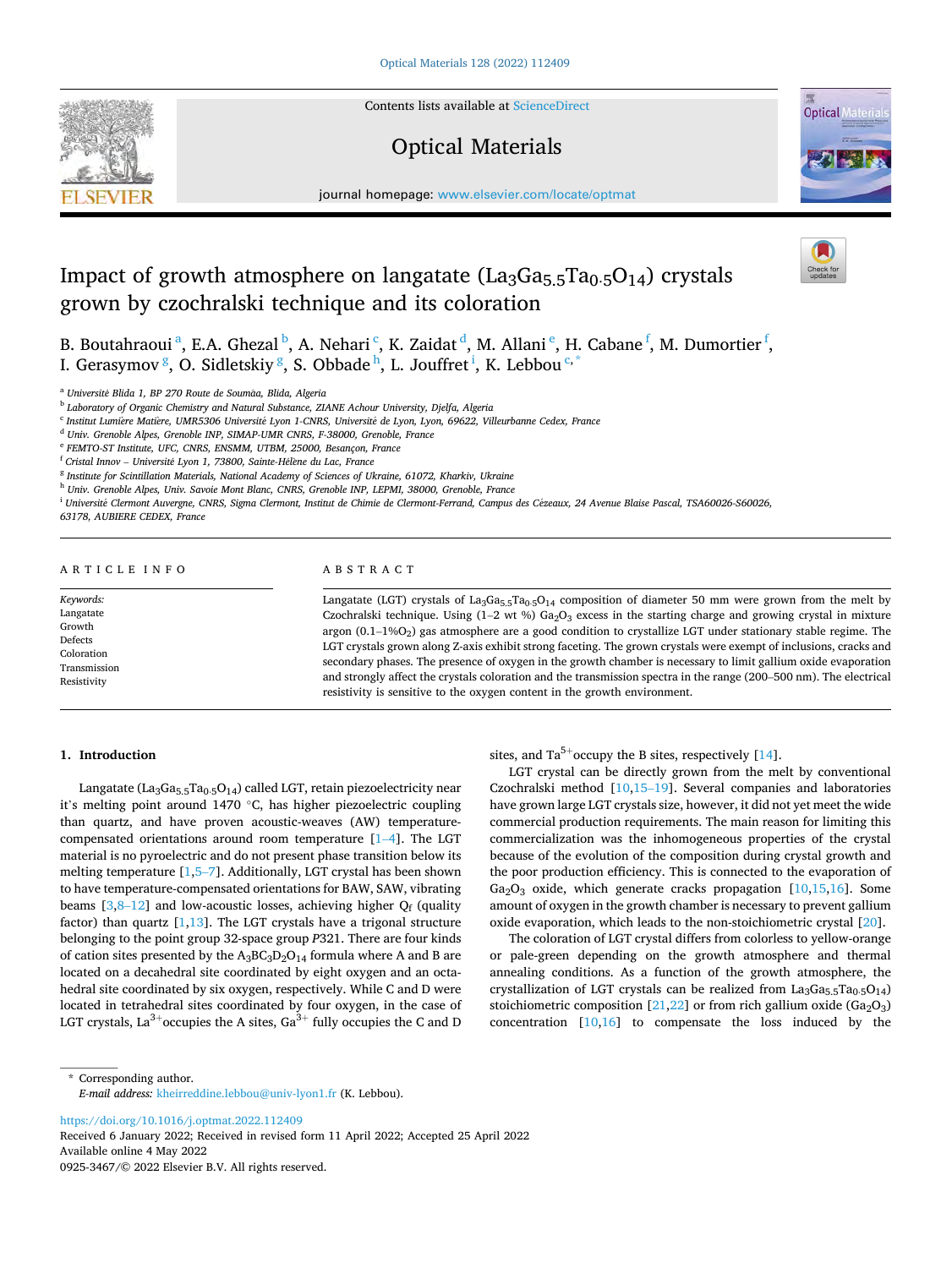evaporation of gallium oxide.

Crystals grown under different atmospheres have significantly different colors: those grown under Ar  $[23,24]$  $[23,24]$  and N<sub>2</sub>  $[25]$  $[25]$  are colorless and exhibit optimal optical properties, while those grown under  $Ar + O<sub>2</sub>$ are orange  $[26-28]$  $[26-28]$  and all shades of yellow  $[24,29]$  $[24,29]$ . In Refs.  $[24,30]$  $[24,30]$  $[24,30]$ , authors have suggested that oxygen in the atmosphere was responsible of crystals coloration. According to D.A.Spassky et al. [[31\]](#page-5-0), the color centers in LGT are due to not only oxygen vacancies, but also cation vacancies and charge transfer between cations. It has been found that the growth atmosphere influences the structure, coloring and optical properties of LGT crystals. Therefore, characterization and understanding of crystal defects are a fundamental requirement for the growth of high quality crystals suitable for reproducible acoustic wave's applications.

In this paper, as a function of the oxygen content we present the impact of growth atmosphere on the LGT stability and coloration. We have first grown different LGT crystals under stationary stable regime and discussed the defects propagation and the crystals coloration.

# **2. Experimental**

Langatate material was elaborated from a mixture of high purity (4 N and 5 N) La<sub>2</sub>O<sub>3</sub>, Ga<sub>2</sub>O<sub>3</sub>, and Ta<sub>2</sub>O<sub>3</sub> powders, which was mixed and pressed into flat pellets, then calcined at 1200 ◦C for 5 h. After this thermal treatment the composition of the mixture shown that the langatate being the dominant phase. The full synthesis of LGT takes place during the pre-melting in alumina crucible. The Langatate single crystals were grown by the conventional RF-heating Czochralski technique [\[10](#page-5-0)] in iridium crucible with internal diameter 90 mm and 90 mm height. The used atmosphere is a mixture of argon  $(0.1-1\%O<sub>2</sub>)$ . The seed is oriented along Z 〈0001〉 axis. The iridium after-heater was used to decrease the axial temperature gradient [[15\]](#page-5-0).

The LGT crystals grew in an automatic diameter control Czochralski furnace. The starting materials were loaded into the iridium crucible and melted completely at around 1510 ◦C. The basic principle of the growth technique appears to be simple, in a first approach, the procedure is quite intuitive. The required amounts of chemicals are mixed and molten in Ir crucible, placed in thermal insulation  $(ZrO<sub>2</sub>)$  in the furnace. The load kept molten for a while until chemical and thermal stability are reached. During the growth process, the melting and crucible temperature were followed by using optical pyrometer. Before the seeding, the temperature was reduced progressively and manually near the melting temperature (1510 $\degree$ C) of the crystal, ideally just above its melting point 1515 ◦C. The seed connection to the liquid was important to confirm good melting temperature. The mass capture during connection step was around 1 g. Liquid temperature higher than LGT melting temperature will be accompanied by mass decreasing until seed disconnection from the melt. The Ir seed holder was employed to keep the seed on one side and the other side with the alumina rod. Once the thermal stabilization was reached, the seed was pulled up with the suitable pulling rate 1–1.5 mm/h and rotation rate 9–15 rpm, respectively. After the growth was completed, the crystal was cooled down to room temperature at a rate of 20–25 °C/h. The optical transmission characterization of  $\approx$ 3 mm thick plane-parallel Z-cut plates optically polished on both sides was measured in the range 200–800 nm on a PerkinElmer Lambda 900 spectrophotometer. The collected spectra were analyzed using Lambda 900 software. The electrical resistivity was measured through the current intensity (l) crossing the sample at voltage (U) of 50 V using a picoampere meter. The LGT crystals shape was a disk of 15 mm diameter and 0.5 mm thickness (e) with a gold electrodes deposited (S) on the two polished faces.

#### **3. Results and discussion**

## *3.1. Starting raw materials analysis*

The raw materials were prepared from a mixture of  $La<sub>2</sub>O<sub>3</sub>$ , Ta<sub>2</sub>O<sub>5</sub>, and Ga2O3 powder with 99.99% purity in stoichiometric proportion. In order to compensate the evaporation of  $Ga<sub>2</sub>O<sub>3</sub>$  during the crystal growth process,  $1-2$  wt% extra  $Ga<sub>2</sub>O<sub>3</sub>$  was added to the starting charge. Although the sintering temperature (1200 $°C$ ) was close to the melting point, the reaction of raw materials did not induce a complete reaction and the formation of pure LGT phase. We found three phases,  $LaGaO<sub>3</sub>$ , LaTaO<sub>4</sub> and  $Ga<sub>2</sub>O<sub>3</sub>$  that coexist with the LGT corresponding to nonequilibrium state.

#### *3.2. Crystal growth*

Whatever the growth atmosphere (Ar,  $Ar + O_2$  (0.5%)), growing crystal from stoichiometric LGT composition without  $Ga<sub>2</sub>O<sub>3</sub>$  excess was unsuccessful. The grown crystals were opaque, polycrystal ([Fig. 1](#page-2-0)), contain cracks and inclusions corresponding to the strong volatility of  $Ga<sub>2</sub>O<sub>3</sub>$  oxide ([Fig. 2](#page-2-0)). The gallium oxide decomposition was accompanied by the LGT composition change in the  $La_2O_3–Ga_2O_3–Ta_2O_5$  ternary equilibrium diagram  $\lceil 32 \rceil$  causing LaTaO<sub>3</sub> secondary phase precipitation and cracks propagation. The LGT Czochralski growth requires careful selection of the melt composition, so starting from a stoichiometric melt without  $Ga<sub>2</sub>O<sub>3</sub>$  excess results in poor crystal homogeneity and defects. An another hand, growing LGT crystals using argon atmosphere with oxygen mixture ≥1% was accompanied by iridium deposit on the crystal surface [\(Fig. 3a](#page-2-0)), crystal cracking and inclusions propagation along the growth direction ([Fig. 3b](#page-2-0), c). In addition, some voids were visible inside the grown crystal. Through a serial of growth experimental, we have optimized the growth atmosphere to control the growth process [\(Table 1](#page-2-0)). Pulling crystals along Z*<*0001*>* direction from the melt using 1-2 wt% excess of Ga<sub>2</sub>O<sub>3</sub> oxide under Ar or Ar + O<sub>2</sub> (0.5%) allowed growing transparent crystals under stationary stable regime without defects such cracks and inclusions [\(Fig. 4](#page-3-0)). The crystals grown in argon atmosphere were transparent and colorless, but under mixed gas  $(Ar + O_2)$  were orange and the coloration contrast depend on O2 concentration. The first step of growth is manual. Once 2 mm of crystal was pulled, the automatic program was launched in order to control the diameter. The cone growth took around 12 h to reach the cylindrical diameter that was approximately 120-degree cone angle. The cone growth was stable until the crystal diameter reached the cylindrical diameter (50 mm). At the end of the cone growth, we did not observed instability and diameter increasing. It could be due to the stable flat interface. During all the process, we have the ability to control the growth process through the weighing of the crystal and the crucible. [Fig. 5](#page-3-0) shows the evolution of the LGT crystal and crucible weight during the growth process, which is comfortable to control the LGT crystallization and reach the stable regime. During the crystallization step, no fluctuation anomalies of the diameter was observed and a linear evolution of the mass with a steady state growth. The chemical percentage use for 50 mm diameter crystal was about 70% of the starting melt with the approximate total weight of 1100 g. The crystals were free of cracks and inclusions. The LGT crystals grown along the [0 0 0 1] direction exhibit very strong faceting, generally a nearly hexagonal shape with six well defined {1 0 0} facet planes on the side, and a (0 0 1) facet at the bottom of the boule ([Fig. 6\)](#page-3-0). Quite often, in the large langatate crystals grown from the melt, temperature fluctuation near growth interface causes interface instability leading to periodic striations propagation along growth direction. Such defects were observed in LGT crystals grown by C. Klemenz et al. [\[33](#page-5-0)]. They have a periodicity (spacing) of approximately 5 μm. In our crystals, we did not observed striations defects. The optimizations of the gas atmosphere and  $Ga<sub>2</sub>O<sub>3</sub>$  composition for such growth are very important for the repeatability and yield of the crystal.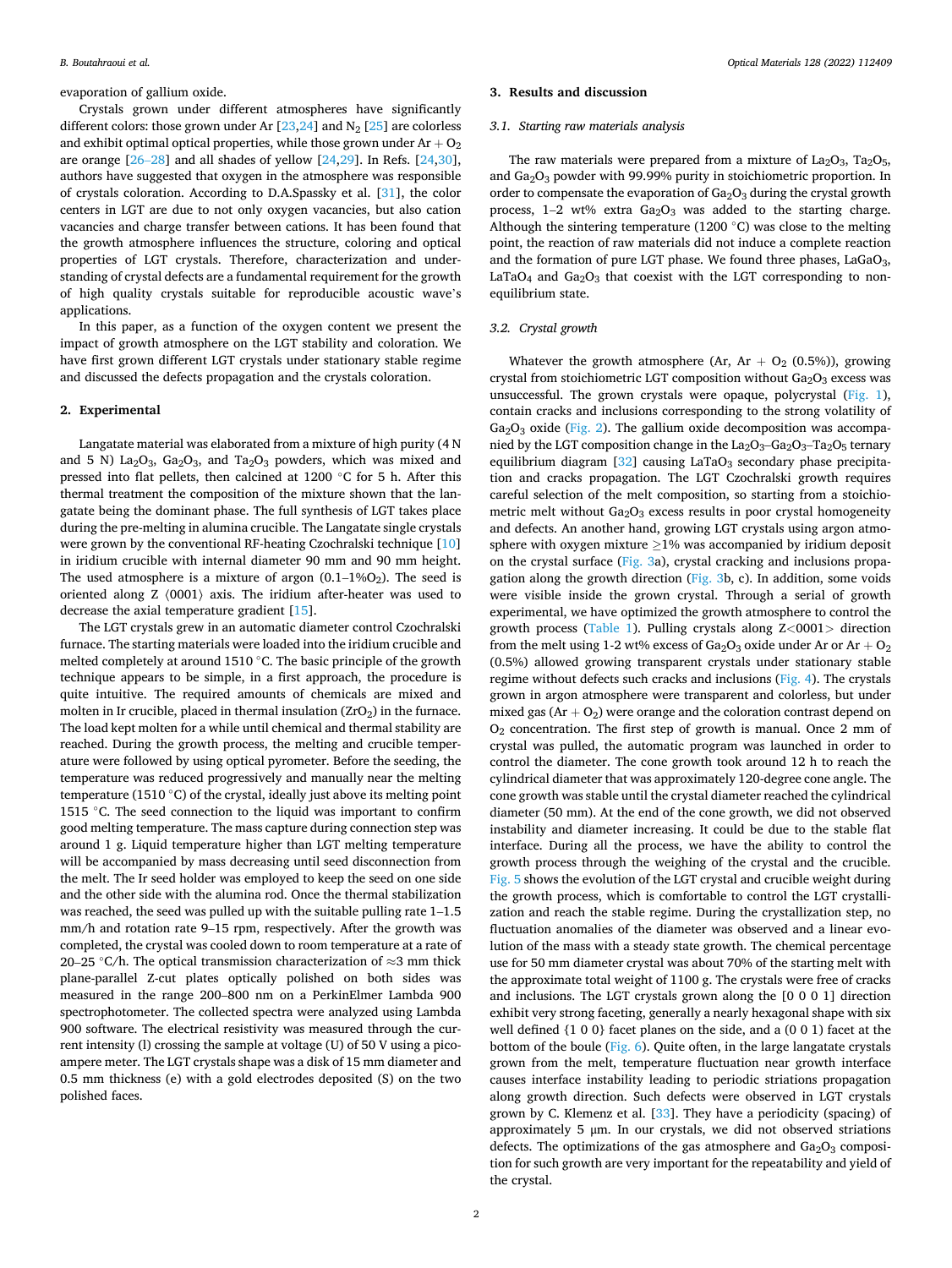<span id="page-2-0"></span>

**Fig. 1.** Stoichiometric LGT crystal starting charge (a) LGT crystal grown in argon atmosphere and (b) grown in argon mixed 0.5%O2. For both cases we didn't' used  $Ga<sub>2</sub>O<sub>3</sub>$  excess.



Fig. 2. Ga<sub>2</sub>O<sub>3</sub> oxide deposited on the LGT surface during crystal growth from stoichiometric melt.

# *3.3. Optical characterization*

[Fig. 7](#page-4-0) shows the transmission spectra from 200 to 800 nm of LGT crystals. All the grown crystals slightly have around 80% of transmission in the wavelength range (700–800 nm) confirming that the crystals have good optical quality. The optical transmission spectra of the crystals grown in mixed gas atmosphere significantly differ from the transmission spectra of the crystals grown in pure argon. A spread of the intrinsic absorption edge was observed as well as strong absorption at wavelengths λ in the ranges (270–300), (330–370), and (470–0.49) nm. A pronounced absorption edge around 275 nm was observed for crystal grown in mixed gas atmosphere (0.1%, 0.3% and 0.5% $O<sub>2</sub>$ ). In case of the colorless crystal grown in argon gas, it was observed only low intensity wide band at the region 270–300 nm. The absorption band around 330–340 nm is more pronounced for crystal grown in pure Ar atmosphere and could be attributed to oxygen vacancies (V<sub>Ö</sub>) in good agreement with references [\[34,35](#page-5-0)]. The intensity of this band decrease with oxygen concentration increasing and nearly disappears for crystal grown in argon  $(1\%)$  atmosphere. The causes of the oxygen vacancies presence in the LGT crystals grown by the Czochralski technique could be connected to the chemical composition of the starting charge and the variation in the composition of the melt during the growth process. The dissociation of the melt and evaporation of gallium suboxide result in oxygen and gallium deficiency and color contrast variation depending on the growth atmosphere.

#### **Table 1**

LGT crystals coloration as a function of the growth atmosphere.

| Ingot        | Growth atmosphere                        | Color                               |
|--------------|------------------------------------------|-------------------------------------|
| Н<br>$III-1$ | Ar<br>$Ar + 0.1\%O_2$<br>$Ar + 0.3\%O_2$ | Colorless<br>Orange<br>Light orange |
| IV<br>v      | $Ar + 0.5\%$ O2<br>$Ar+1\%O2$            | Orange<br>Bright orange             |



**Fig. 3.** (a) Iridium particles in LGT crystals, (b) Inclusions in LGT crystals along the growth direction and (c) Position of inclusion analysis.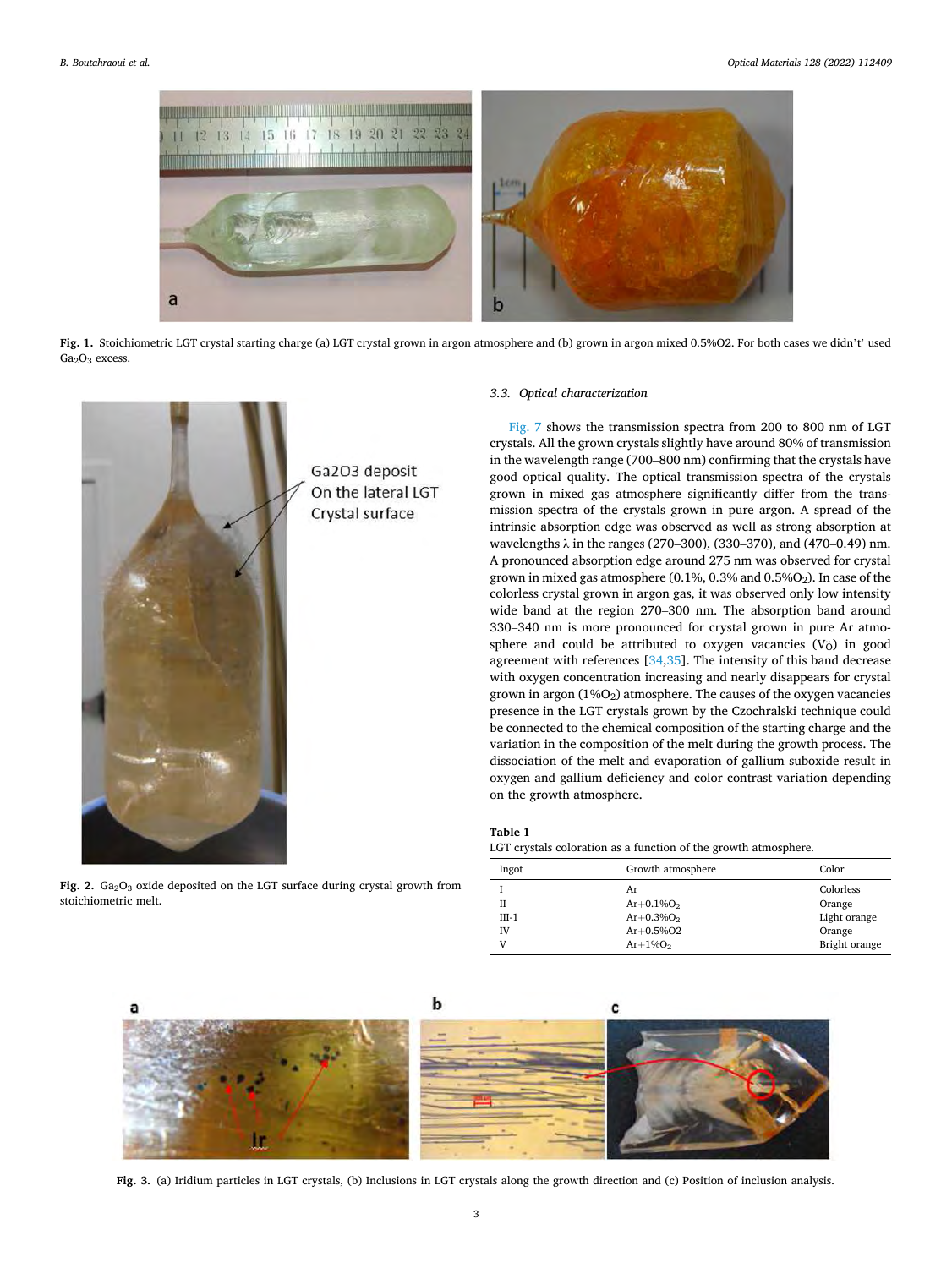<span id="page-3-0"></span>

Fig. 4. LGT bulk single crystals grown by using 1% Ga<sub>2</sub>O<sub>3</sub> excess: (A) Argon growth atmosphere, (B) Argon +0.5%O<sub>2</sub>.



**Fig. 5.** Evolution of the LGT mass and the crucible weight during LGT automatic growth using  $1\%$  Ga<sub>2</sub>O<sub>3</sub> excess.



**Fig. 6.** Facets of LGT crystal ( $\varphi \approx 50$  mm) grown under stationary stable regime along Z-axis.

The oxygen content in the growing atmosphere would decrease oxygen vacancies and lead to colored crystals according to the chemical reaction equation:

$$
1/2O_2 + V_{\bullet} + 2e' \leftrightarrow O_o^x
$$

The absorption band around 490 can be attributed to F centers (V $\ddot{o}$ , 2e′ ) and to orange coloration in good agreement with reference [\[36](#page-5-0)].

Decreasing the oxygen content of the growing atmosphere significantly improves the optical properties of langatate crystals. The registered transmission spectra indicate that the addition of oxygen to Ar gas atmosphere causes a marked difference in the color of the crystals and their transmission spectral dependence. The fact that the localization of the absorption bands is independent of the oxygen concentration testifies to the unchanged nature of the color centers. The intensities of the absorption bands suggest a difference in density between the point defects. Until proven otherwise, the point defects can be trap charge carriers and therefore affect the electrical resistivity of crystals and can induce their coloration.

# *3.4. Electrical resistivity characterization*

In [Table 2,](#page-4-0) the electrical resistivity measurements demonstrate that the presence of oxygen in the growth atmosphere decrease the electrical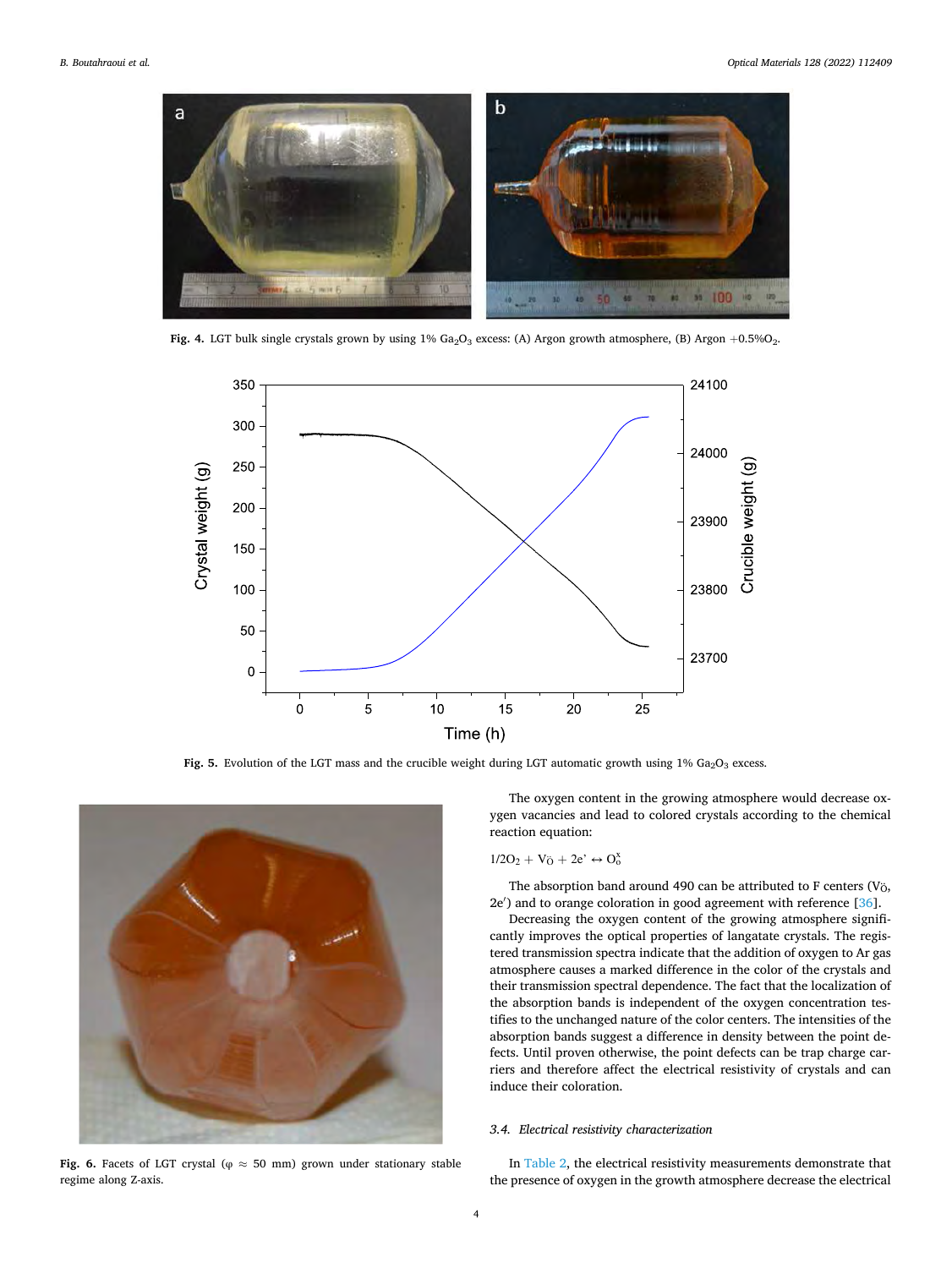<span id="page-4-0"></span>

**Fig. 7.** UV–visible transmission spectra of LGT crystal as a function of growth atmosphere.

resistivity of the LGT crystals. The LGT grown under Ar was practically twice as resistant as LGT crystallized under  $Ar + 1\% O_2$ . By comparing LGT crystals as a function of the growth atmosphere, it turns out that the addition of a small amount of oxygen  $(Ar + 0.1%)$  decrease the electrical resistivity. Quite often, at room temperature, the resistivity of piezoelectric materials is quite high and belongs to the range  $(10^{13} - 10^{15})$ Ω/cm) [37]. It strongly depend on the structural perfection of the crystal. Therefore, it is important to control the composition during the growth process and limit the composition evolution such  $Ga_2O_3$  losses and oxygen vacancies. Such structure defects deteriorate the crystals properties.

### **4. Conclusions**

High quality langatate (LGT) single crystals of diameter 50 mm were grown by Czochralski technique using iridium crucible as container and argon mixture  $(0.1-1\%)$  atmosphere. Under stationary stable growth conditions, highly transparent, orange LGT single crystals were crystallized without defects such cracks, bubbles, grains boundary and inclusions. The crystals grown in argon atmosphere were colorless and the addition of  $1-2\%$  excess  $Ga<sub>2</sub>O<sub>3</sub>$  allowed the obtainment of optically perfect crystals. Along Z-axis, the LGT grown crystals from the melt by Czochralski technique have tendency to be facetted, which has an important effect on the external crystal appearance. The contrast coloration evolution of the grown crystals strongly depend on the oxygen content in the chamber. The transmission spectra of the grown crystals showed the relationships between LGT coloration and oxygen vacancies. The oxygen content in the gas atmosphere decrease the electrical resistivity and the LGT crystal grown in inert pure argon environment has the best electrical resistivity.

# **CRediT authorship contribution statement**

**B. Boutahraoui:** Crystal growth of LGT by Czochralski technique in France. **E.A. Ghezal:** developing automatic LGT Czochralski crystal growth. **A. Nehari:** Optical characterization and transmission results interpretation. **K. Zaidat:** Chemical LGT composition analysis to confirm the stoichiometric LGT composition. **M. Allani:** electrical resistivity measurement. **H. Cabane:** Cutting and polishing LGT Crystal, crystal orientation. **M. Dumortier:** LGT Z-Seed preparation Cutting and polishing LGT Crystal. **I. Gerasymov:** LGT crystal growth by Czochralski technique in Ukraine. **O. Sidletskiy:** discussion and exchange on the results and paper contribution writing. **S. Obbade:** Solid state reaction,

| Table 2                                                                     |  |  |  |
|-----------------------------------------------------------------------------|--|--|--|
| Electrical resistivity LGT crystals as a function of the growth atmosphere. |  |  |  |

| Growth                                               | Ar    | $Ar + 0.1\%$   | $Ar + 0.3%$    | $Ar + 0.5%$    | $Ar+1%$        |
|------------------------------------------------------|-------|----------------|----------------|----------------|----------------|
| atmosphere                                           |       | O <sub>2</sub> | O <sub>2</sub> | O <sub>2</sub> | O <sub>2</sub> |
| Resistivity, $\rho$<br>$(10^{14} \Omega \text{ cm})$ | 97.45 | 89.37          | 81.38          | 70.33          | 53.37          |

phases characterization and Ga2O3 oxide optimization in the melt, S. Jouffret: Phases characterization and Ga2O3 oxide optimization in the melt. **K. Lebbou:** Results interpretation and writing paper.

#### **Declaration of competing interest**

The authors declare that they have no known competing financial interests or personal relationships that could have appeared to influence the work reported in this paper.

# **Acknowledgments**

This article is in memory of our colleague Jean-Jacques Boy who passed away in 2021. The authors acknowledge the financial support of French direction Générale de l' under the Rapid project "Lancaster" research program.

# **References**

- [1] [J.A. Kosinski, New piezoelectric substrates for SAW devices, Int. J. High Speed](http://refhub.elsevier.com/S0925-3467(22)00443-8/sref1)  [Electron. Syst. armement 10 \(4\) \(2000\) 1017](http://refhub.elsevier.com/S0925-3467(22)00443-8/sref1)–1068.
- [2] [D.C. Malocha, M. Pereira da Cunha, E. Adler, R.C. Smythe, S. Frederick, M. Chou,](http://refhub.elsevier.com/S0925-3467(22)00443-8/sref2)  [R. Helmbold, Y.S. Zhou, Recent measurements of material constants versus](http://refhub.elsevier.com/S0925-3467(22)00443-8/sref2) [temperature for langatate, langanite and langasite, IEEE. Int. Freq. Control Symp.](http://refhub.elsevier.com/S0925-3467(22)00443-8/sref2)  [\(2000\) 200](http://refhub.elsevier.com/S0925-3467(22)00443-8/sref2)–205.
- [3] [J. Bohm, E. Chilla, C. Flannery, H.-J. Frohlich, T. Hauke, R. Heimann, M. Hengst,](http://refhub.elsevier.com/S0925-3467(22)00443-8/sref3)  [U. Straube, Czochralski growth and characterization of piezoelectric single crystals](http://refhub.elsevier.com/S0925-3467(22)00443-8/sref3)  [with langasite structure: La3Ga5SiO14 \(LGS\), La3Ga5.5Nb0.5O14 \(LGN\) and](http://refhub.elsevier.com/S0925-3467(22)00443-8/sref3) [La3Ga5.5Ta0.5O14 \(LGT\). II. Piezoelectric and elastic properties, J. Cryst. Growth](http://refhub.elsevier.com/S0925-3467(22)00443-8/sref3)  216 (1–[4\) \(2000\) 293](http://refhub.elsevier.com/S0925-3467(22)00443-8/sref3)–298.
- [4] [P.M. Davulis, PhD, The University of Maine \(France\), 2013.](http://refhub.elsevier.com/S0925-3467(22)00443-8/sref4)
- [5] [M. Pereira da Cunha, S. de Azevedo Fagundes, Investigation on recent quartz-like](http://refhub.elsevier.com/S0925-3467(22)00443-8/sref5)  [materials for SAWapplications, IEEE Trans. Ultrason. Ferroelectrics Freq. Control](http://refhub.elsevier.com/S0925-3467(22)00443-8/sref5)  [46 \(6\) \(1999\) 1583](http://refhub.elsevier.com/S0925-3467(22)00443-8/sref5)–1590.
- [6] [G. Gautschi, Piezoelectric Sensorics: Force, Strain, Pressure, Acceleration and](http://refhub.elsevier.com/S0925-3467(22)00443-8/sref6) [Acoustic Emissions Sensors, Materials and Amplifiers, Springer, New York, 2002](http://refhub.elsevier.com/S0925-3467(22)00443-8/sref6).
- [7] [I. Andreev, Tech. Phys. 51 \(2006\) 758](http://refhub.elsevier.com/S0925-3467(22)00443-8/sref7)–764.